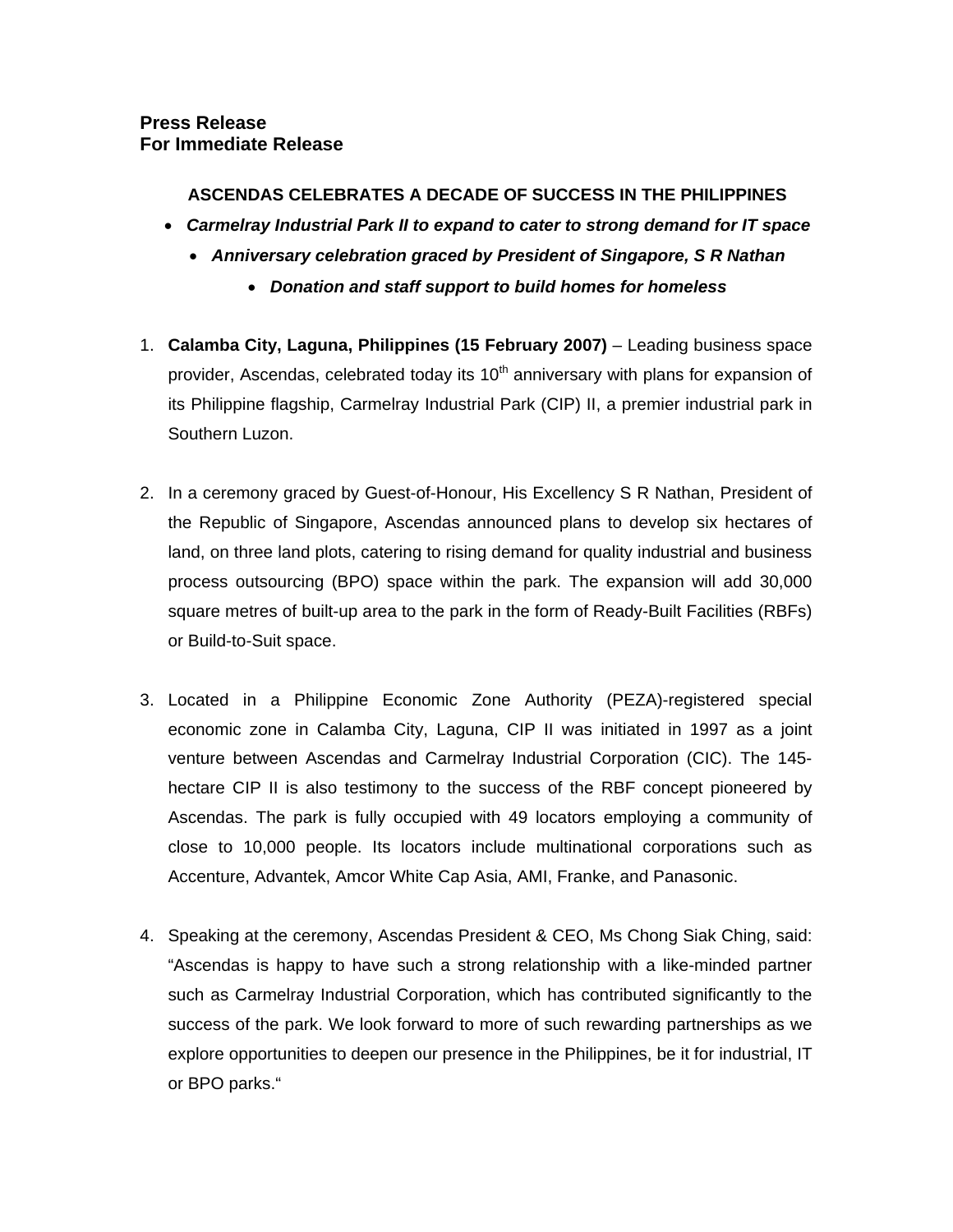- 5. She added: "We are also grateful to the companies that have become "residents" of the park and our very good friends over the years. We are dedicated to continuously enhance the park to better serve the needs of our customers."
- 6. Ms Carmen V Yulo, Chairman of Carmelray Industrial Corporation, said: "We are proud to have partnered with a world-class business space provider like Ascendas in building the Carmelray Industrial Park II. Our relationship with them has gotten stronger over the years, and we believe that this is also indicative of the strong economic ties between the Philippines and Singapore,"
- 7. Atty. Lilia B. de Lima, Director General of the Philippine Economic Zone Authority (PEZA) said: "We congratulate Carmelray and Ascendas for their decade of partnership in the development of CIP II, a proclaimed Special Economic Zone under PEZA. This partnership has resulted in providing quality infrastructure like that of CIP II, which as enabled the country to attract more foreign investors especially in PEZA proclaimed special economic zones."
- 8. In conjunction with its anniversary celebrations, Ascendas donated one million pesos while CIC is setting aside a 1.5-hectare housing site for the Gawad Kalinga's program of building homes for the homeless.
- 9. Tenants of CIP II are also set to join in to contribute to the cause while local staff members of Ascendas Philippines will participate as volunteers in building the new houses that the donated site can accommodate.
- 10. "We honor Ascendas and Carmelray for choosing to be a partner of Gawad Kalinga in giving land for the landless and homes to the homeless. It is a significant and selfless way of marking their 10th year of partnership by sharing the best of what they have to restore dignity and bring hope to our poor countrymen. Mabuhay kayo!" said Mr Antonio Meloto, President of Gawad Kalinga.
- 11. Ms Chong said: "Our accomplishments would not have been possible without the support and trust of the people, environment and society in which we operate.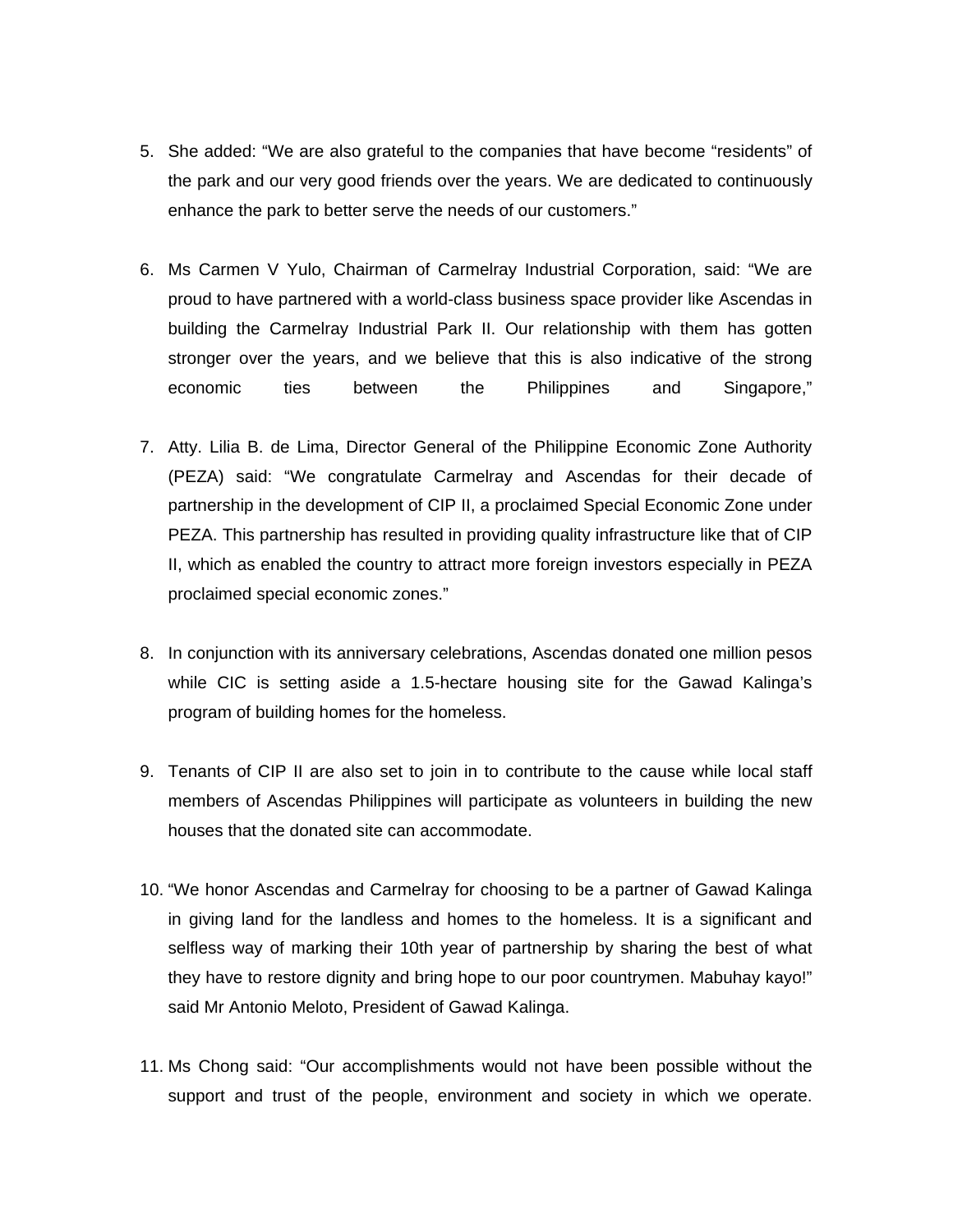Therefore, it is important that Ascendas return a measure of our success to the Philippines, and that is our dedication to being a responsible corporate citizen."

###

For enquiries, please contact:

### **Ascendas Singapore**

Melanie Wong Mobile: (65) 9789 1541 Email: melanie.wong@ascendas.com

### **Ascendas in Asia**

Ascendas is Asia's leading provider of business space solutions with key markets in Singapore, China, India, Philippines and South Korea. Based in Singapore, Ascendas has built a strong regional presence from over 30 years of serving a global clientele of more than 1,300 customers including top global names in the BPO sector. Ascendas develops, manages and markets IT parks, industrial parks, (manufacturing, logistics and distribution centres), business parks, science parks, high-tech facilities, office and retail space.

Ascendas pioneered the Ready-Built Facilities (RBF) concept in the Philippines in Carmelray Industrial Park II in Calamba, Laguna, and in Ascendas-Xinsu in the Suzhou Industrial Park in China. Adding value at every stage, Ascendas customises developments and bundles einfrastructure as part of its seamless solutions, to create "plug-and-play" business environments. It also pioneered the "work-live-play" concept in Asia which include iconic business parks such as the Singapore Science Park in Singapore, and two projects in India, the International Tech Park, Bangalore, and International Tech Park, Chennai.

In 2002, Ascendas launched Singapore's first business space trust, known as the Ascendas Real Estate Investment Trust, or A-REIT. In June 2005, Ascendas also launched the Ascendas India IT Parks Fund, a private real estate fund seeded by two of its prime properties in India – International Tech Park, Bangalore and The V (ex-Vanenburg IT Park).

### **About Carmelray Industrial Corporation**

Carmelray Industrial Corporation(CIC), the local proponent of Ascendas Philippines, had as early as 1989 set out to spearhead industrial commercial activity in the Philippines under the aegis of the Philippine Economic Zone Authority (PEZA).

CIC is the flagship company of the Ramon A Yulo family, which is the second generation of the Yulos. The success of CIC's own project, Carmelray Industrial Park (CIP) I in 1991 had established CIC's reputation as one of the leading industrial park developers in the Philippines. In 1997, CIC partnered with Ascendas to develop its second park within the vicinity, ie Carmelray Industrial Park II.

#### **About Carmelray Industrial Park II**

Carmelray Industrial Park II (CIP II) opened for business in 1997. Two years later, in 1999, the Singapore expertise enabled CIP II to pioneer the development of ready-built facilities (RBFs) in the Philippines. Essentially, RBFs are similar to the JTC model of providing ready factories for locators to move in, as compared to building only when a customer is secured.